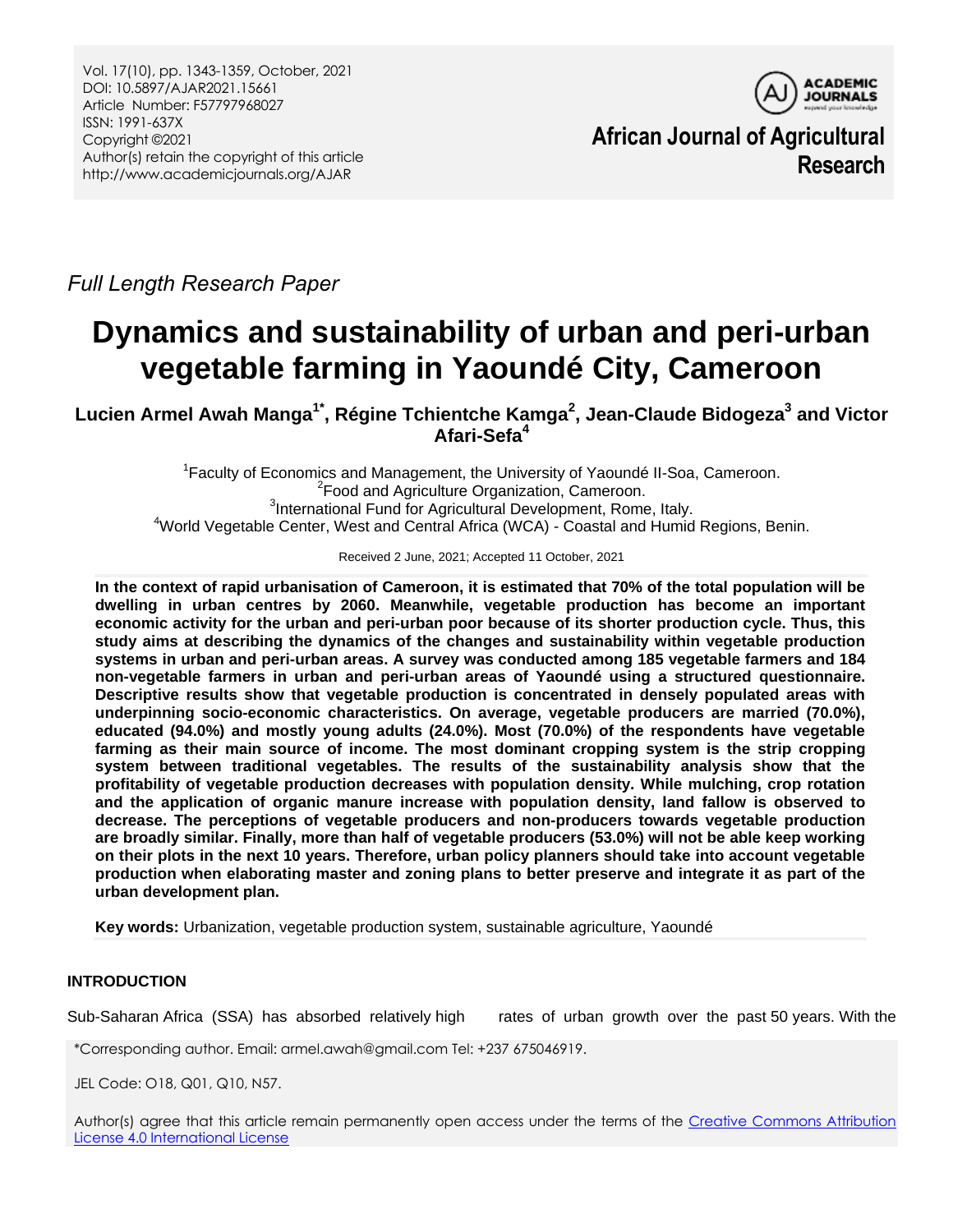current urbanization rate of about 41.4%; it is projected that by 2030, 47% of SSA's population will be living in urban areas with the highest urbanization growth rate in the world (United Nations, 2018). Unfortunately, in many developing countries, urbanization is closely associated with urban poverty, food insecurity and malnutrition (World Bank, 2013). UNPFA (2007) projected that by 2020 about 40-45% of the poor in Africa will be concentrated in towns and cities. As a response to inadequate, unreliable and irregular access to food and lack of purchasing power; urban and peri-urban agriculture, particularly vegetable production, has therefore become an important land use option to city dwellers and a major source of livelihood in cities of SSA countries (Taïwo, 2014). It contributes to household food security, income generation, poverty alleviation, improved urban environment and strengthening the economic base of cities (Chihambakwe et al., 2018; Rezai et al., 2016; Islam and Siwar, 2012; Lynch et al., 2013; World Bank, 2013; Zasada, 2011; Smit and Nasr, 1992; Zasada, 2011).

Although vegetable production in urban and peri-urban areas is important, there exist some direct and indirect effects of urban growth that interfere with vegetable production practices such as: loss of farmland, land speculation, conversion of agricultural land to urban uses and land-use conflicts between farmers and non-farm residents (Awah Manga et al., 2018). As a result, the widespread expectation is that, in urbanized areas, vegetable production will inevitably decline (Adelaja et al., 2011).

Nevertheless, in SSA countries, urban and peri-urban vegetable production persists in various forms and adapts to the stresses of urban growth (Houimli, 2008). Enhanced by urban markets proximity, the importance of the socioeconomic and food functions of peri-urban vegetable production explains its perennity around cities and towns in SSA. (Moustier and Pagès, 1997; FAO, 2012). This perennity could be linked to the three pillars of the concept of sustainability, that is, economic, social and environmental as defined by Dauvergne (2011). Within the urban and peri-urban context however, sustainable agriculture refers largely to its capacity to retain farmland for agricultural uses (Dabat et al., 2006). In fact, land remains the main asset in the agricultural world and is getting rare especially in peri-urban areas due to pressures from rapid urbanization (Awah Manga et al., 2018).

In Cameroon, it is estimated that currently more than 24 million people live on the national territory, of which 53.8% live in urban areas, and this population is expected to grow to 55.62 million by 2060, of which 77.23% will be urban (NIS, 2015). Currently, more than one million people are directly or indirectly involved in vegetable production, processing and marketing activities (Achancho, 2013). In recent times, vegetables production represents approximately 22.9% of the total agricultural

production in Cameroon (IRAD, 2010).

In the Centre region of the country, from 2009 to 2011 for example, production levels of tomato, pepper, okra and onion were increased by 16.9, 13.9, 15.0 and 30.0% respectively on one hand; and on the other hand, the area under cultivation of these crops increased by 48, 12.3, 19.8, and 43. 8% respectively (NIS, 2015). This is an indication that land under cultivation should augment with the increased importance vegetable production is getting in urbanized areas. Unfortunately, in the periphery of the Yaoundé city, 5.6% of the area surrounding rural lands is utilized for urban expansion on a yearly basis (Oliete, 2002).

Given the important role that urban and peri-urban vegetable production plays in alleviating poverty and improving nutritional status, developing appropriate and innovative technologies and policies to adequately respond to urban pressures faced by vegetable farming requires a better understanding of the existing production systems over space. The scope, forms and related practices may vary in and around the cities. Systematic classification of vegetable production systems under pressures of rapid urbanization is therefore necessary for a meaningful comparison and avoidance of misleading generalization of production systems over space. A considerable number of studies have already examined various aspects of vegetable production in Cameroon (Asongwe et al., 2014; Achancho, 2013; Berinyuy and Fontem, 2011; Sotamenou and Parrot, 2013; Kamga et al., 2013; Parrot et al., 2009; Bopda, 2008; Temple et al., 2008). Though some of these studies looked at the spatial distribution of vegetable production systems (Gockowski et al., 2003; Temgoua et al., 2012; Kamga et al., 2014), only few have considered the analysis of spatial sustainability aspects. To the best of our knowledge, this study is the first attempt to describe the spatial dynamics and sustainability aspects of vegetable farming under urban pressures in urban and peri-urban areas of Yaoundé. This paper therefore aims at describing the dynamics and sustainability aspects of vegetable farming systems under urban pressures to better ensure its perennity by preserving and developing its current and future existence respectively. In this context, while dynamics refer to spatial changes of vegetable production systems over space; sustainability refers to the capacity of vegetable farms to sustain themselves for an extended period of time in urban and peri-urban areas. In these areas indeed, the sustainability of agricultural production should reflect economic, social, ecological and land tenure aspects. According to the framework of Awah Manga et al. (2018) peri-urban vegetable farms that are economically viable, socially well-inserted, environment friendly and land tenure secured are designated as sustainable farms. This conceptualization is more adequate to assess how urbanisation process affects the sustainability of agriculture in settings that undergo rapid changes in land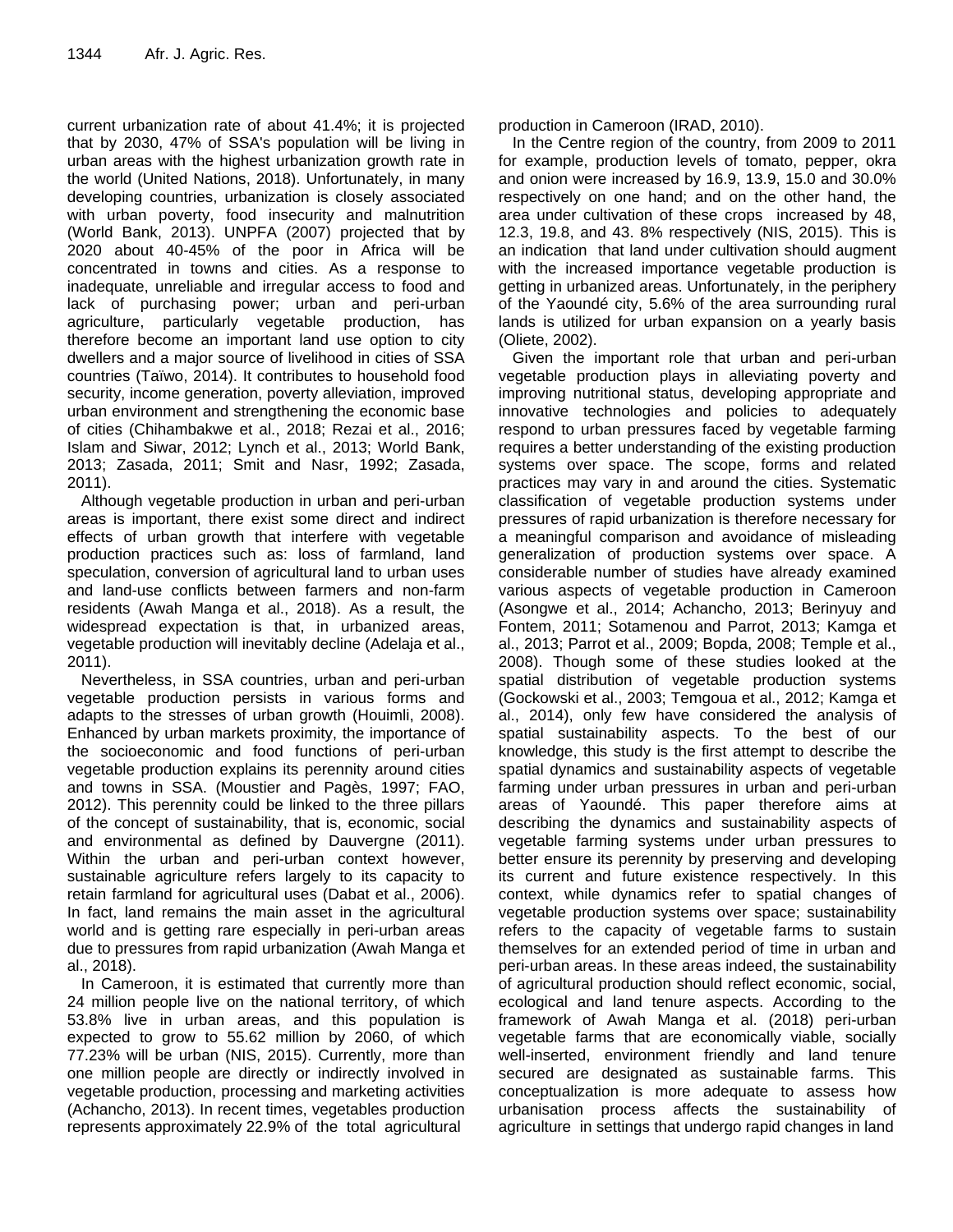uses such as urban and specifically peri-urban areas.

#### **MATERIALS AND METHODS**

#### **Study site**

The study covers Yaoundé and its surrounding areas, the Yaoundé Metropolitan Area (YMA) in the Centre Region of Cameroon. The area was selected mainly due to its location within the Humidtropics, a defunct CGIAR Research program, and intervention zones which emphasized on sustainable intensification of agricultural production. YMA belongs to the Guinean sub-equatorial climate characterized by four seasons: two rainy seasons and two dry seasons with average annual precipitation ranging from 1,500 to 2,000 mm per year. The long dry season that occurs within the period November to February, minor rainy season between March and June, a short dry season from June to August and the major rainy season from mid-August to mid-November. YMA is known for its humid climate with an average annual temperature that ranges between 17 and 30°C over the four growing seasons. The region is characterised by two types of soils: hydromorphic and ferrallitic soils (Martin and Segalen, 1966).

#### **Sampling and data collection**

The selection of respondents was guided by purposive and random sampling techniques using multi-stage sampling methods. Firstly, the YMA was divided into three rings according to the CUY (2008) in reference to the Von Thünen's monocentric model. In referring to the Von Thünen's model of distance based-gradient analysis (Von Thünen, 1826), this paper assumes that the distance to the city center is important in understanding the patterns of spatial changes and sustainability of vegetable production systems within the YMA. The inner ring goes from the city centre up to 15 km (urban area), the second ring from 15 to 25 km and the last ring from 25 to 50 km (peri-urban areas). Secondly, within these three concentric rings, two to four main vegetable production areas were selected according to their intensity of vegetable production, the orientation of production toward markets and the fact that the production site is operational at least for ten years. And lastly, within each selected production area, respondents were randomly selected and their number purposively retained according to the importance of vegetable production in that specific area. The survey was conducted from August to September 2016 by face-to-face interviews using structured questionnaires with the support of the World Vegetable Center (WorldVeg). Two types of questionnaires were designed to elicit data: one questionnaire for vegetable producers and another one for non-vegetable producers.

The questionnaire for producers enabled data collection on characteristics of the household, characteristics of land operations in the main farms, institutional arrangements and producers' perceptions about effects of urbanisation on their activity. The questionnaire for non-producers focused only on data regarding characteristics of household and their perceptions about vegetable production in their neighbourhood. A total number of 369 respondents was obtained among which 185 were vegetable producers and 184 were non-vegetable producers.

#### **Data entry and analysis**

Data were encoded in MS-Excel software and cross-checked to clean errors. A codebook was developed to explain each variable. Using the same software, data analyses was undertaken, focusing only on descriptive statistics (computation of averages and frequencies). Frequencies and averages of similar responses were grouped and compared between the concentric zones by crosstabulation. During the analyses, the cases with missing values were excluded from the computations.

## **RESULTS AND DISCUSSION**

#### **Spatial distribution of main vegetable production areas within the YMA**

The main intensive vegetable production areas are spatially dispersed from the city centre up to 50 km radius. Production areas are north-south oriented. They are more concentrated in densely populated areas. That is, intensive vegetable production areas are found mostly within 0 - 15 km and 25 - 50 km that are the zones with higher population density within the YMA (Table 1). The concentric zone within 15 - 25 km is an intermediary zone which commonly includes small villages where almost all farmers cultivate vegetables mostly for their own consumption and at times for the markets. These categories of producers were not included in this study. The analyses focused on vegetable producers that are typically market oriented. According to this, data were collected on few respondents in that concentric area as can be observed in Table 1.

## **Description of vegetable production systems within the YMA**

### *Socio-demographic characteristics of vegetable producers*

The socio demographic characteristics of the sampled respondents are presented in Table 2. Most (57%) of vegetable producers are male. They are dominant in zone 2 (92%) and in zone 3 (66%); whereas in zone 1, close to the urban centre, female are mostly represented (56%). The results are consistent with those of Okolle et al. (2016) and Nyirenda et al. (2011) who noted that on average 63 and 70% of vegetable farmers were men respectively in south Cameroon and in Northern Malawi and Eastern Zambia respectively. Kamga et al. (2014) also showed that vegetable farmers were mostly men; 58% in rural areas and 74% in peri-urban areas, and women (78%) in urban areas of Bamenda, Cameroon. According to Ambrose-Oji (2009), men are very committed to vegetable production for sale in the market. They perceive vegetable production mainly as an income generating activity.

The vegetable producers appear to be relatively young adults (mostly in zones 1 and 2). On the whole, majority of vegetable producers (67%) belong to the age group 40-49 years. According to the concentric zones, the age group mostly represented is 30-39 years (33%), 20-29 (40%) and 40-49 (31%) respectively in zones 1, 2 and 3.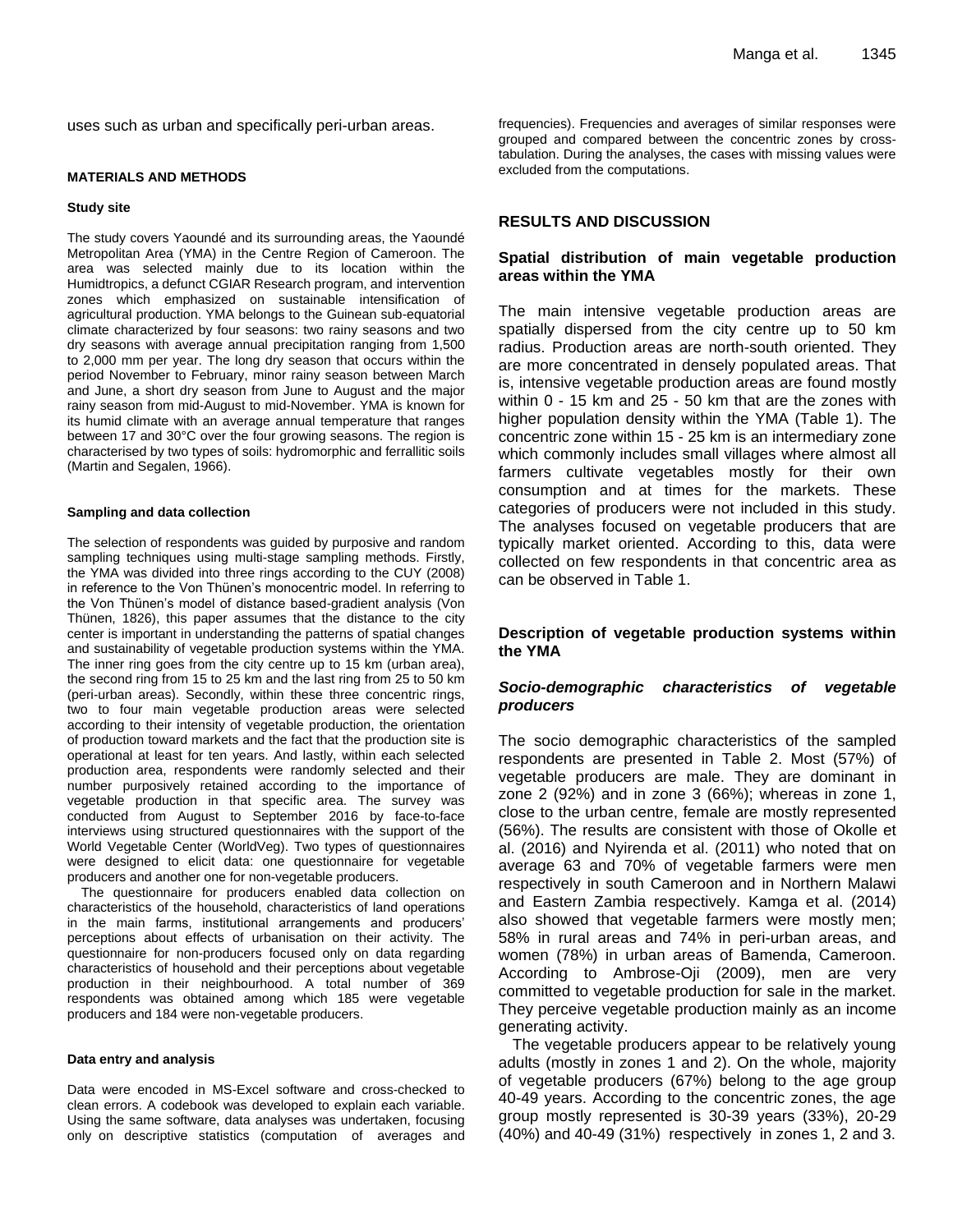| Distance to city<br>center (km) | Zone   | <b>Population</b><br>densitv | Growth rate of the<br>population | Intensity of vegetable<br>production | Number of vegetable<br>producers | Number of urban<br>residents interviewed |
|---------------------------------|--------|------------------------------|----------------------------------|--------------------------------------|----------------------------------|------------------------------------------|
| $0 - 15$                        | Zone 1 | High                         | LOW                              | High                                 |                                  | 80                                       |
| $15 - 25$                       | Zone 2 | LOW                          | High                             | Low                                  | 47                               | 44                                       |
| 25-50                           | Zone 3 | Moderate                     | Moderate                         | Moderate                             | 59                               | 60                                       |

**Table 1.** Description of selected vegetable production areas and the number of respondents.

**Table 2.** Socio-economic characteristics of vegetable producers in the study area and by concentric zone.

| Variable                        | Respondents by concentric zone (%) |                |                |                  |  |
|---------------------------------|------------------------------------|----------------|----------------|------------------|--|
|                                 | 0-15 km                            | 15 - 25 km     | 25 - 50 km     | <b>Total</b>     |  |
| Gender                          |                                    |                |                |                  |  |
| Male                            | 44                                 | 92             | 66             | 57               |  |
| Female                          | 56                                 | 8              | 34             | 43               |  |
| Age class                       |                                    |                |                |                  |  |
| < 20                            | 1                                  | $\mathbf 0$    | $\mathbf{3}$   | $\overline{c}$   |  |
| 20-29                           | 16                                 | 40             | 10             | 17               |  |
| 30-39                           | 33                                 | 16             | 12             | 24               |  |
| 40-49                           | 22                                 | 20             | 31             | 24               |  |
| 50-59                           | 23                                 | 20             | 25             | 23               |  |
| >60                             | 6                                  | $\overline{4}$ | 19             | 10               |  |
| <b>Education level</b>          |                                    |                |                |                  |  |
| None                            | $\overline{7}$                     | 12             | $\overline{2}$ | 6                |  |
| Primary school                  | 39                                 | 36             | 29             | 35               |  |
| Secondary school                | 47                                 | 44             | 58             | 50               |  |
| High education                  | 8                                  | 8              | 12             | $\boldsymbol{9}$ |  |
| <b>Marital status</b>           |                                    |                |                |                  |  |
| Single                          | 23                                 | 32             | 15             | 22               |  |
| Married                         | 68                                 | 68             | 75             | 70               |  |
| Widow/widower                   | $\overline{7}$                     | $\mathbf 0$    | 8              | 6                |  |
| Divorced                        | $\overline{c}$                     | $\mathbf 0$    | $\overline{a}$ | $\overline{c}$   |  |
| Vegetable production experience |                                    |                |                |                  |  |
| $<10$                           | 53                                 | 40             | 53             | 51               |  |
| $10 - 19$                       | 28                                 | 16             | 29             | 26               |  |
| 20-29                           | 13                                 | 28             | 15             | 16               |  |
| 30-39                           | $\pmb{0}$                          | 12             | $\overline{a}$ | $\overline{2}$   |  |
| <b>Main source of income</b>    |                                    |                |                |                  |  |
| Principal activity              | 76                                 | 76             | 54             | 69               |  |
| Secondary activity              | 24                                 | 24             | 46             | 31               |  |

Since vegetable production is labor-intensive with regards to field operations ranging from land preparation, maintenance, harvesting and packaging; only the youth are more willing to bear such arduous tasks (Tarla et al., 2015). On the contrary, Temgoua et al. (2012) assert that vegetable production is mostly carried out by young farmers because they are jobless or have not yet found better livelihood opportunities elsewhere. The educational level of vegetable producers is relatively high (94%). While, only 6% of the respondents acknowledge having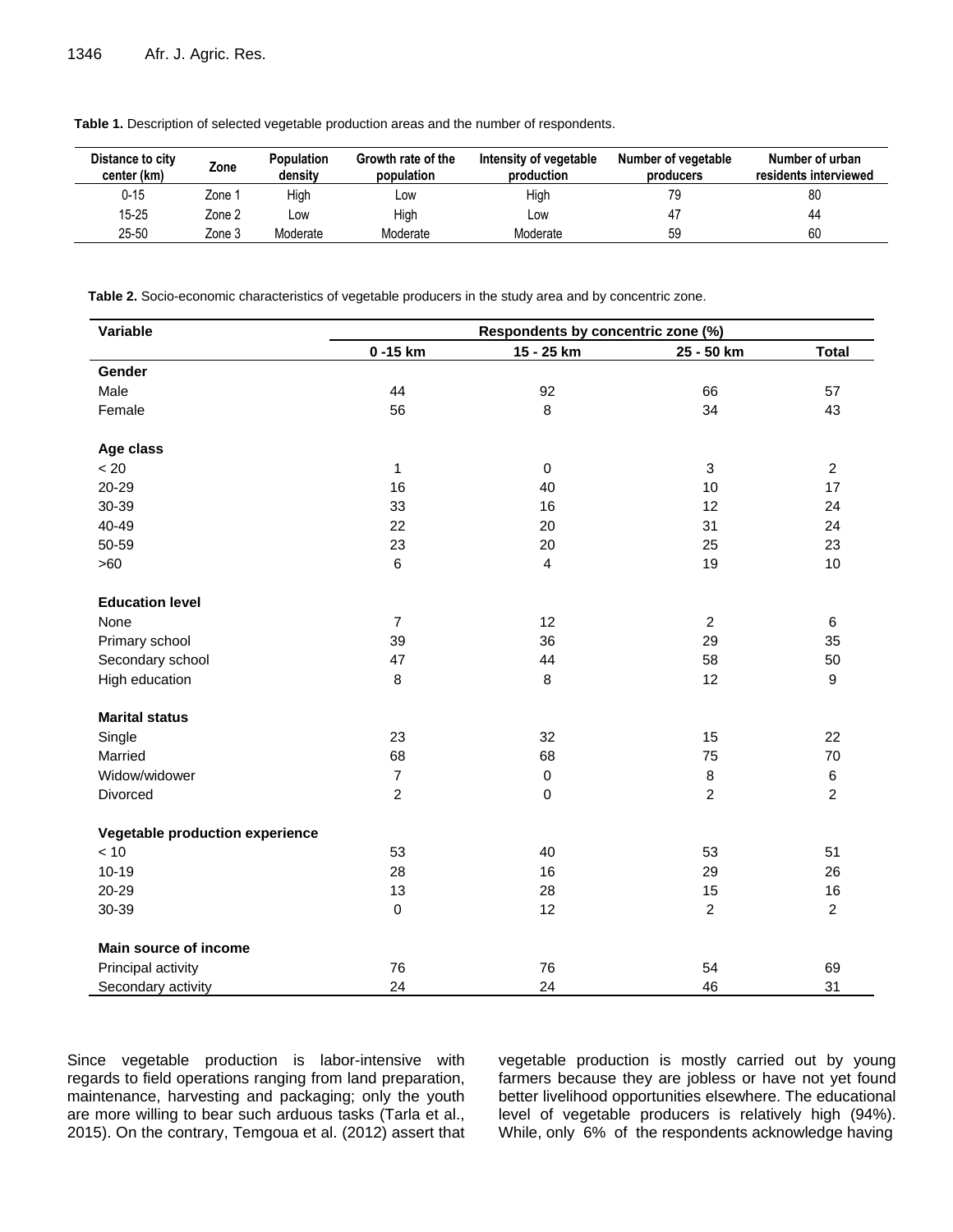no formal education; higher proportions of vegetable producers reported to have primary (35%) and secondary education (50%) respectively. Irrespective of the concentric zone, the majority of respondents have secondary educational level (47% in zone 1, 44% in zone 2 and 58% in zone 3). Similar results have been found by Abang et al. (2013), Kamga et al. (2014) and Okolle et al. (2016). It is conceivable that educated vegetable farmers have substantial background to understand the skills and technical know-how required for vegetable production and the benefits of adopting improved farming methods and technology. Considering the marital status, majority (70%) of producers are married and a much lesser percentage (22%) are single. The same trend was found by Kamga et al. (2014).

Regarding vegetable farming experience, more than half of vegetable producers (51%) admitted having less than 10 years in vegetable production. This proportion is broadly similar through different zones, with 40% in zone 2 and a slightly higher percentage (53%) in zones 1 and 3. As noted by Afari-Sefa et al. (2015), in the Ashanti and Western regions of Ghana, the number of farmers with more than ten years of experience in vegetable production also decreased rapidly in our study area. This points out that the number of new farmers engaging in vegetable farming is increasing in recent times. In the study area, vegetable production appears to be an important source of livelihood for farmers. More than half of respondents (69%) reported vegetable farming to be their main economic activity. 76% of producers acknowledge vegetable production as the main source of income within zones 1 and 2, while 54% in zone 3.

# *Dynamics of vegetable production systems*

**Typology of vegetable production system:** The typology of vegetable production systems is presented in Appendix Figures 1, 2, and 3. Appendix Figure 1 shows that more than half of vegetable producers (57%) reported to own land. Number of land owners is higher in zone 2, where 96% of farmers are land owners. Zones 3 and 1 accounted for 54 and 48% of land owners, respectively. These findings place more emphasis on the fact that land ownership decreases with population density in the study area. Kamga et al. (2014) pointed out the same evidence along the rural-urban continuum of Bamenda, Cameroon by showing that more than 92% of the vegetable producers in less densely populated areas were owners of their land against 74% in densely populated ones.

If land ownership looks relatively high, the ways vegetable producers obtain access to land for farm activities are different. Appendix Figure 2 shows the mode of land acquisition as follows: inheritance (25%) and lending (51%) in zone 1, inheritance (92%) and lending (8%) in zone 2 as well as inheritance (34%) and lending (49%) in zone 3. These results may suggest that inheritance of farmland is high when population density is still low; while, farmland lending increases with population density. With increased urbanization, farmers, especially non-natives, have access to land mainly though land purchases or at least by renting. Indeed, most urban vegetable farming sites are situated on lands belonging to private developers who have not yet commenced building of their houses (Asongwe et al., 2014).

Appendix Figure 3 presents vegetable farm' sizes within the YMA. In zone 1, 44% of the respondents own small scale farms with a land size less than 500 m². Only 11% own large-scale farms with farm sizes greater than 1 500 m². Meanwhile in zones 2 and 3 respectively, 40 and 34% of the respondents possess on the average a farm size greater than 1 500 m<sup>2</sup>. This finding is similar with previous results of Parrot et al. (2009), Temgoua et al. (2012) and Kamga et al. (2013) on peri-urban vegetable production in Yaoundé, Dschang and Bamenda respectively. From all these studies, population density negatively affects vegetable farm sizes.

**Vegetable production systems:** The dominant cropping systems are strip cropping systems between traditional vegetables and strip cropping systems involving a mix of traditional and exotic vegetables (Appendix Figure 4). About 38% of producers practice strip cropping system involving traditional vegetables in zone 1, followed by 26% engaged in strip cropping system involving a mix of traditional and exotic vegetables. In zone 2, 40% of the respondents reported practicing strip cropping system involving a mix of traditional and exotic vegetables, while a much lesser percentage (36%) reported to practice mono cropping system of exotic vegetable, notably tomato (*Lycopersicum esculentum*). In zone 3, 69% of vegetable producers reported practicing strip cropping system involving traditional and exotic vegetables. Finally, whatever the zone, mixed cropping system involving vegetable and other crops are similarly represented. 13, 12 and 14% of farmers are reportedly using this system in zones 1, 2 and 3 respectively. These results are not consistent with those of Kamga et al. (2014) in their study in Bamenda, Cameroon. They showed that more than 94% of vegetable producers practiced mono cropping systems in peri-urban and rural areas; while, 84% practiced the mix cropping vegetable production in urban areas. In reference to Teh Nguh et al. (2017), the comparison of these results suggests that vegetable producers in YMA globally opt more for diversification to ensure a sustainability of their production systems, while vegetable producers in Bamenda, especially in peri-urban and rural areas, prefer specialization to seek high competitiveness of their production systems. This is to say, strip and mix cropping systems of vegetables are seem to be preferred in densely populated areas and mono cropping system in less densely populated ones.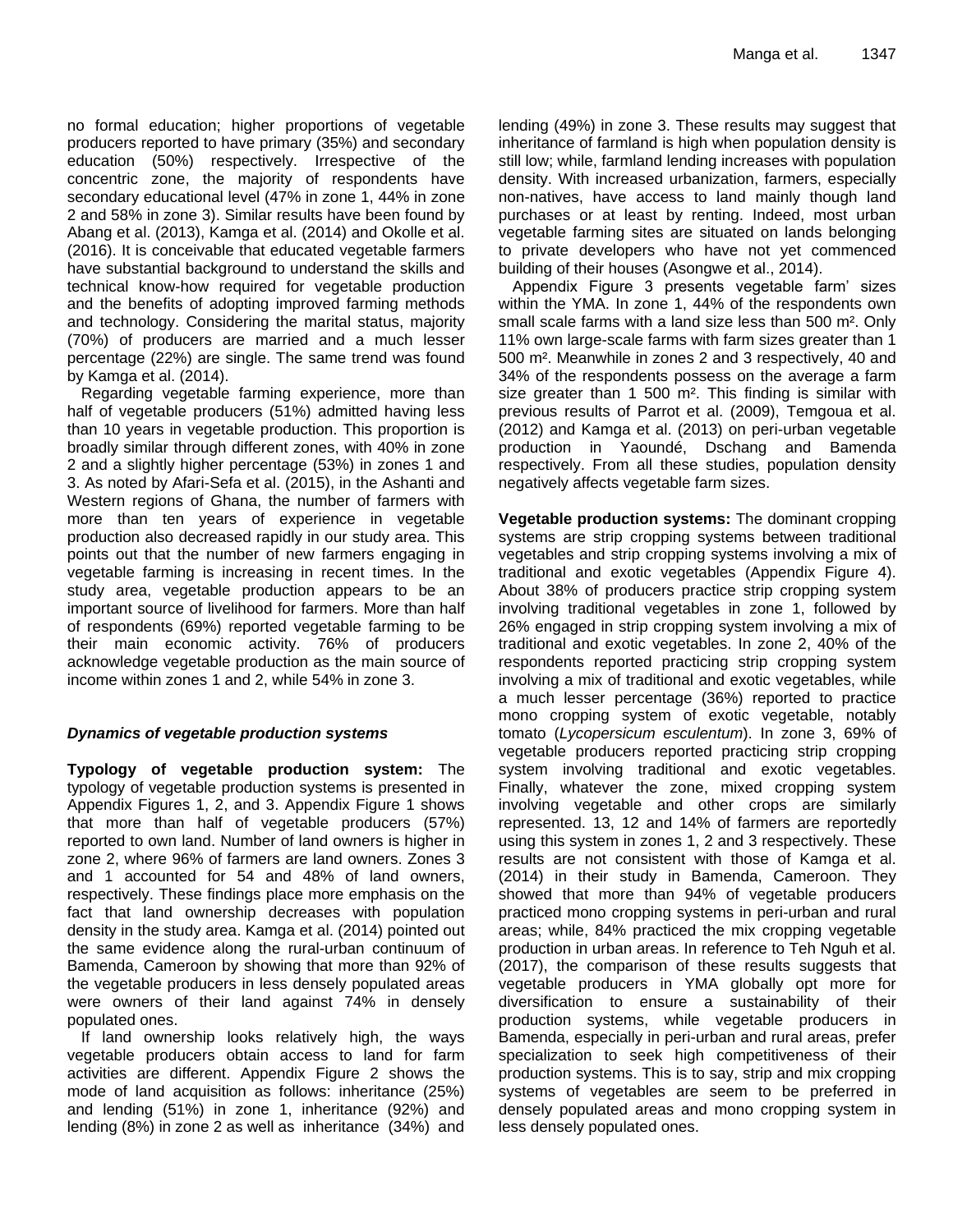African nightshade (*Solanum* ssp), amaranth (*Amaranthus* spp.) and jute mallow (*Corchorus olitorius* L.) were cultivated respectively by 73, 70 and 38% of farmers as the most important grown vegetables in the YMA (Appendix Figure 5). In zone 1, the same vegetables appear once again as the most produced. In the same order, 78% of producers cultivate nightshade (*Solanum* ssp), 76% cultivate amaranth (*Amaranthus* spp.) and 52% cultivate jute mallow (*C. olitorius* L.). In zone 2, tomato (*Lycopersicum esculentum*) was reported to be the vegetable mostly cultivated. Seventy percent of vegetable producers reported cultivate tomato in this area. In zone 3, beside nightshade and amaranth; basil (*Basilicum ocimum*), hot pepper (*Capsicum chinenses*), tropical basil (*Ocimum gratissimum*), and okra (*Hibiscus esculentus*) were found as the third, the fourth and the fifth most cultivated vegetables by 39, 34 and 32% of the respondents respectively. These results indicate that vegetable producers in densely populated areas prefer to produce traditional leafy vegetables than exotic vegetables. These results are quite similar with those of other studies in different locations of Cameroon such as Dschang and Bamenda (Temgoua et al., 2012; Kamga et al., 2014; Asongwe et al., 2014). Nightshade (*Solanum* ssp) for example, develops quickly and its harvest can extend for more than six months as well as it is consumed largely by farmers and the urban population.

**Characterization of vegetable production systems:**  Hired labour was reported by more than half of respondents (55%) to be the type of labour mostly used. However, the typology of labour used is largely dissimilar over space. In zone 1, 51% of farmers reported hire external labour in their farms. In zone 2, only 16% of respondents acknowledge to acquire external labour in their farms. In zone 3, 85% of farmers acknowledge having recourse to hired labour for their vegetable production (Appendix Figure 6). Okolle et al. (2016) describe a similar situation of enough availability of hired labour in the West region relatively to the South-West and South regions of Cameroon. Intensive vegetable production systems appear to require more hired labour than extensive ones in a such way that farm activities that are labour -intensive such as land preparation, weeding, watering, transplanting and harvesting are mostly undertaken by hired labour as opposed to use of family labour.

Fertilizers are one of the most commonly used input in the study area. The mineral fertilizer mostly used is NPK. Regarding the usage by zone, 42% of farmers reported to use chemical fertilizers in zone 1, while 64 and 73% of farmers reported to use fertilizers in zones 2 and 3 respectively (Appendix Figure 7). Comparable conclusions were found by Kamga et al. (2014). They showed that the chemical fertilizers are used by over 96% of vegetable producers in rural and peri-urban areas as against 34% in urban areas of Bamenda city, Cameroon. These findings

seem to show that mineral fertilization decreases with the proximity to the city center. This may indicate that vegetable producers close to the urban centers could be more aware about the negative effects of mineral fertilizers' misuses.

Like fertilizers, chemical pesticides are also commonly used in the study area. Overall, 94% of farmers reportedly use chemical pesticides (Appendix Figure 8). The most used chemical pesticides are insecticides and fungicides followed by herbicides. Whatever the zone, more than 90% of farmers acknowledge using chemicals with a top of 100% in zone 2. This result is in accordance of the literature acknowledging that vegetable farming attracts high application of chemicals (Nguyen et al., 2018; Hoi et al., 2016; Kamga et al., 2013). Sowley and Aforo (2014), in their study of pesticides use in vegetable production in Tamale, Ghana, reported that the majority of producers, that is 91%, used pesticides in their farms. Because vegetables are commonly susceptible to a wide range of pests and diseases, vegetable production thus requires intensive efforts in agro-chemical input application, particularly, fungicides and herbicides.

On the whole, 61% of farmers reportedly use farmer own-saved (traditional) seeds, while the same percentage of farmers (61%) admits to using improved seeds (Appendix Figure 9). In zone 1, 61% of farmers reported use traditional seeds against 58% of farmers that use improved seeds. In zone 2, 32% of producers use farmer own-saved seeds, while a much higher percentage (88%) of farmers uses improved seeds. This results is obtained certainly because an exotic vegetable, tomato (*L. esculentum*) is the vegetable mostly grown in this zone. In zone 3, 53% of interviewees reportedly use improved seeds; whereas, a slightly higher percentage of respondents (71%) recognized using traditional seeds. Similar to the situation found in zone 1, farmer own-saved seeds are mostly used in zone 3 certainly because traditional leafy vegetables are the most cultivated vegetables in this zone. These findings are not far away from those of Pousseu (2009) in her study in Yaoundé who found that 76.7% of African leafy vegetable's producers use farmer own-saved seeds which are mostly landraces since they produce their seeds themselves.

**Farmers' perception on urbanization affecting vegetable production:** Forthe vegetable farmers in the YMA (Appendix Figure 10), urbanization is perceived mostly as a market opportunity (46%) than a threat for the vegetable production (34%). However, a nonnegligible proportion among vegetable producers consider urbanization simultaneously as a market opportunity and as a threat (19%). When the different zones are considered, the perception about urbanization changes to some extent. The farther away you get from the city center, the smaller the proportion of respondents that perceive urbanization as a market opportunity. This result seems paradoxical given most of the existing literature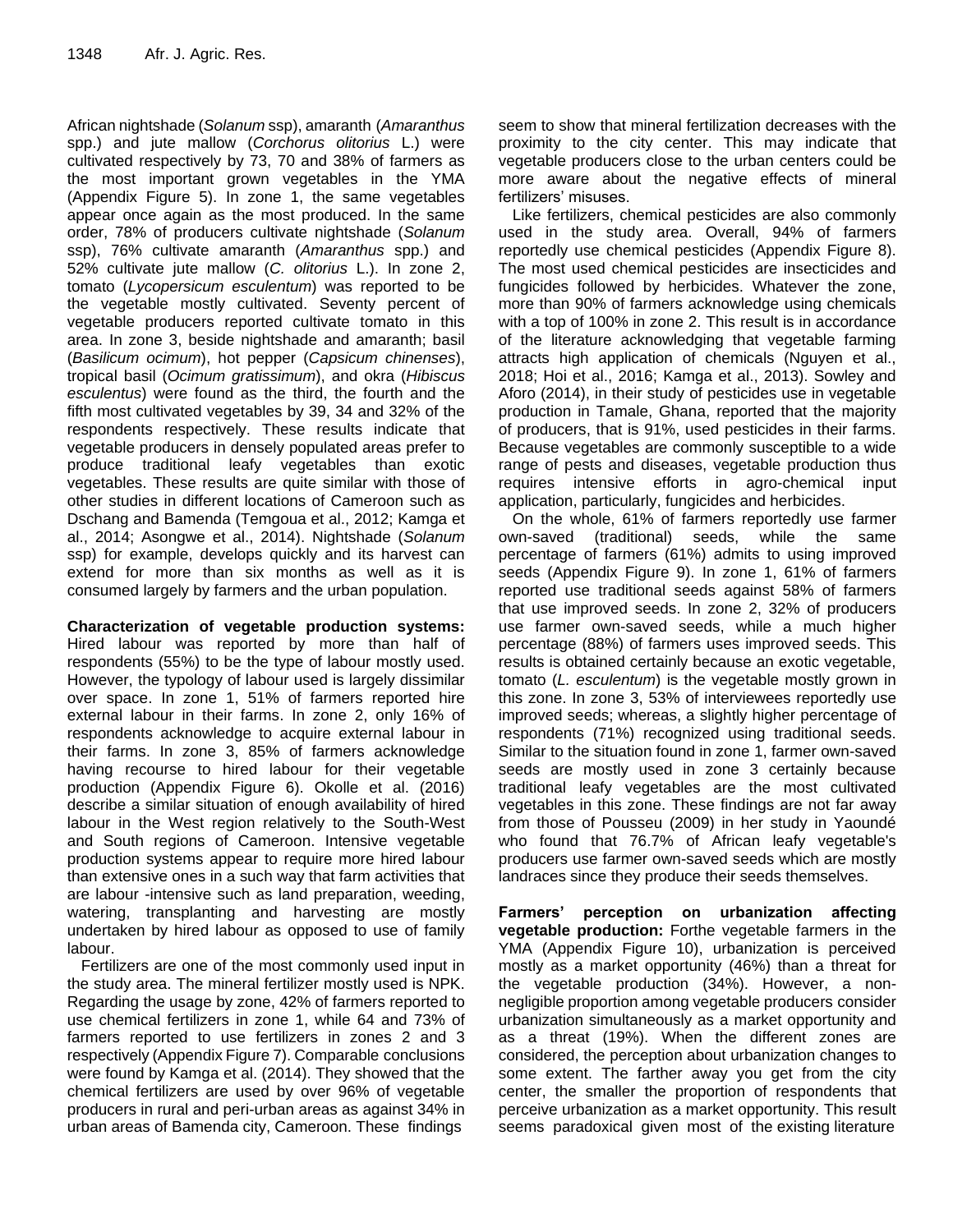| Concentric zones (km) | Zone   | Net income per cropping cycle in XAF | <b>Profitability per cropping cycle</b> |
|-----------------------|--------|--------------------------------------|-----------------------------------------|
| 0-15                  | Zone 1 | 241 156                              |                                         |
| 15-25                 | Zone 2 | 719 994                              | 417 918                                 |
| 25-50                 | Zone 3 | 588 432                              |                                         |

**Table 3.** Average net income per concentric zone and within the whole study area.

argues that vegetable producers seek to move closer to urban centers as they perceive proximity to urban markets as a market opportunity (Gockowski et al., 2003; Ambrose-Oji, 2009; Awah Manga et al., 2018). However, this result is understandable if one takes into account the fact that in remote and less densely populated areas, farmers do not want to face the consequences of what the urbanization process could foster in their vicinity by way of negative effects (land use conflicts with nonfarmers, land speculation, conversion of land to urban uses, household waste disposal, among others); which, on the other hand, have already been accepted and integrated in agricultural production systems in areas closed to urban centers.

## *Sustainability of vegetable production systems within the YMA*

**Economic sustainability:** The proportion of vegetable producers regarding their level of net income per cropping cycle is presented in Appendix Figure 11. Fourty-one percent of farmers gain less than  $XAF<sup>1</sup>$  150 000, 32% generates income between XAF 150,000 and XAF 600,000, and the remaining proportion (27%) overstep the line of XAF 600,000. Among vegetable growers who generate less than XAF 150,000, the highest proportion (56%) is found in zone 1, comparatively in zone 2 (17%) and zone 3 (25%). Among those who generate more than XAF 600,000, the higher proportions (50 and 40%) are found in zones 2 and 3 respectively, comparatively to just 14% in zone 1. Comparing these incomes with the minimum salary guarantee in Cameroon, which is 36,270 XAF per month, vegetable production in YMA appears to be a worthy income generative activity.

Moreover, on average a vegetable producer gained up to XAF 417 918 per cycle (Table 3). Previous studies reported similar results. Temgoua et al. (2012) found that incomes generated by vegetable producers range between XAF 30,000 and XAF 1,000,000 per cropping cycle in Dschang. Asongwe et al. (2014) found that farmers generate an average gross income equals to XAF 750,000 in Bamenda. According to production areas retained, the highest average net income per cropping

 $1$  1 USA dollar is roughly equal to XAF 561. Also, it is worthy to note that XAF 150 000 is far higher than XAF 36 270 which is the minimum salary guarantee in Cameroon

 $\overline{\phantom{a}}$ 

cycle is obtained in zone 2 (XAF 719,994). The secondhigh average net income is in zone 3 (XAF 588,432). And, the least average net income (XAF 241,156) is in zone 1 despite the proximity to large urban markets. This situation can certainly be explained by small scale of their plots. Relatively to the other zones, the zone 1 is the area with the highest density of the population. The observed result portrays that increased population density leads to a decline in the profitability of peri-urban vegetable production through the small size of farm plots.

**Environmental sustainability:** Within the YMA, four sustainable soil management practices are widely used (Appendix Figure 12). These are organic manure, crops rotation, bush fallow and mulching. These are known to conserve/improve the fertility of soils in a long run and improve yields (Kurgat et al., 2018). Considering the whole sample, 85% of vegetable producers used organic manure (mostly poultry manure), 75% practiced crops rotation, while (66 and 61%) practiced bush fallow and mulching respectively. Bush fallow is less practiced due to land scarcity. Okolle et al. (2016) described an almost similar situation within agro-ecological zones in the humid tropics of Cameroon. In the Southwest region, fallow was common; while, vegetables rotation with cereals was occasional. In the West region, fallow was not common and usage of organic fertilizers was widely spread. In the Southern region, leguminous cover crops are planted to replace crop rotation. In rural and peri-urban regions of Kenya in another extent, Kurgat et al. (2018) supported that the application of organic manure is also widely disseminated with 66% of vegetable producers using organic fertilization in their farms.

Regarding the adoption of these soil management practices over space, the usage of organic manure, mulching and crop rotation are relatively more frequent in densely populated areas. 86 and 92% of producers in zones 1 and 3 respectively; against 64% of producers only in zone 2 used organic manure. Mulching is adopted by 57 and 73% of farmers in zones 1 and 3 respectively as against only 48% of farmers in zone 2. Crop rotation is highly practiced in zones 1 and 3 with 71 and 88% of farmers respectively, and at less extent in zone 2 with 60% of farmers. The fallow practice is contrarily more frequent in less densely populated area. 96% of farmers within zone 1 practice fallow, against 75 and 54% of farmers within zones 2 and 1 respectively.

**Social sustainability:** The social aspect of sustainability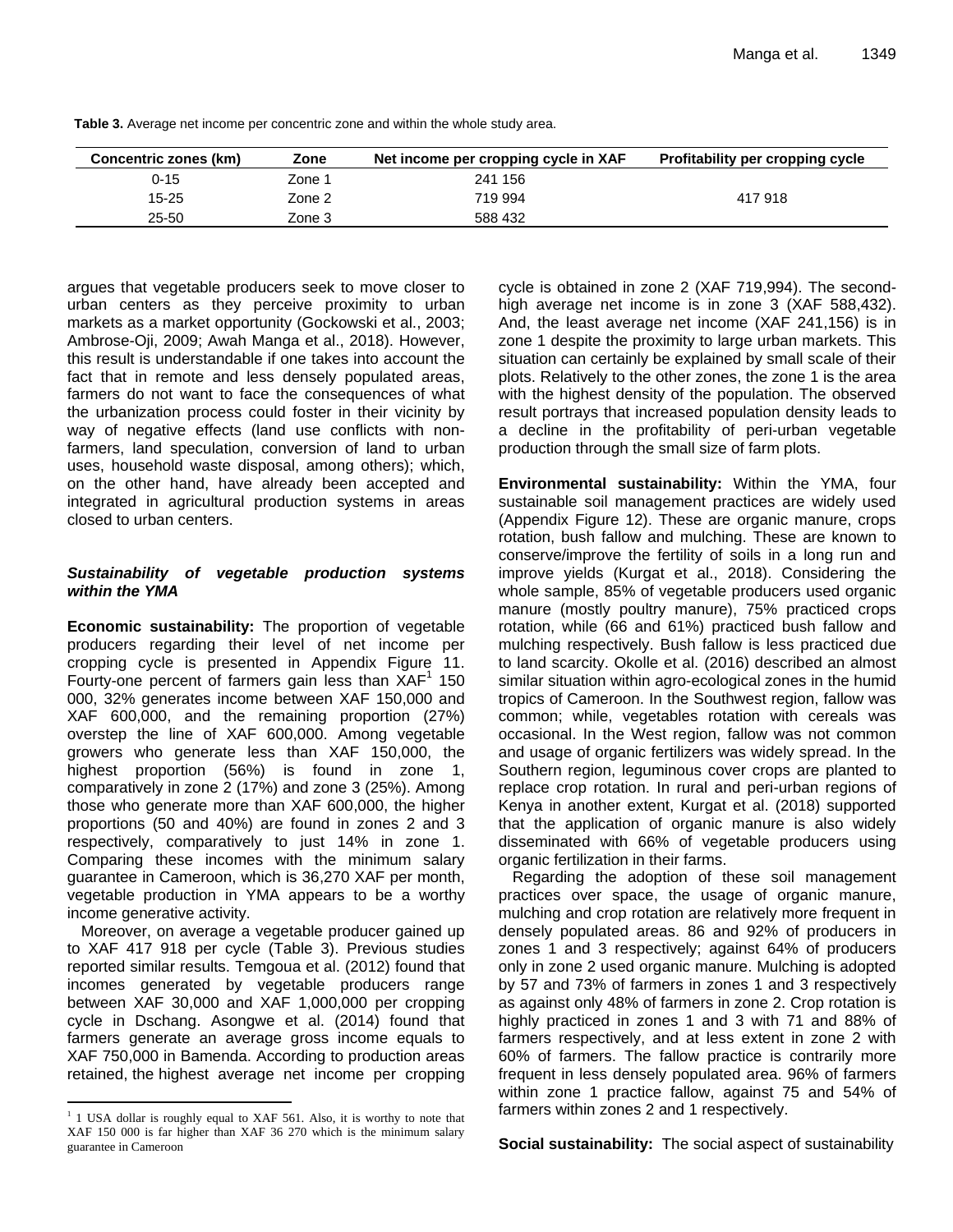concerns the comparisons of views on issues that could potentially be a source of conflicts between farmers and the general public (Howley et al., 2014). As far as the economic welfare effects of vegetable production in the livelihoods of producers and the whole community is concerned, both vegetable farmers and the general public expressed broadly similar levels of views (Appendix Figure 13). 96 and 84% of vegetable producers and non-vegetable producers respectively, have a positive view of economic welfare effects of the vegetable production. Moreover, 26% of respondents in both socio-economic groupings recognized the utterly positive economic welfare effects. In another extent, 16% of respondents among non-vegetable producers against only 4% of respondents among producers indicate that vegetable farming has negative or at least neutral economic welfare effects. These findings are found quite similar in all the three concentric zones. This is an indication that vegetable production is widely recognised both by vegetable growers and general public as a worthy income generating activity. Unfortunately, this result is not in line with the finding of Ba and Moustier (2010) in Dakar, Senegal who reported that both vegetable producers and the general public recognize economic functions of vegetable farming in a more limited way. In fact, only 25% of vegetable producers against 11% of general public admit positive welfare effects of vegetable production in Dakar.

Concerning farmland preservation for vegetable production in urbanizing areas, both vegetable and nonvegetable producers reported views that are quite akin (Appendix Figure 14). 65% of non-vegetable producers and 74% of vegetable farmers totally agreed with farmland preservation. This result is in line with our expectations that non-farm residents will be less supportive with farmland preservation than vegetable farmers. In zones 2 and 3 surprisingly, the general public is even more supportive to the farmland preservation than vegetable producers themselves. The explanation could be that while on one hand, non-farm residents are considering more and more peri-urban areas as a support for landscape amenities and recreational activities; on the other hand, in remote and less densely populated areas, vegetable producers expect more rapid urbanization growth to expand their market opportunities.

We have noted slight differences in vegetable producers and non-producers' perception with regards to the necessity to increase regulation in vegetable production to better protect environment and consumers (Appendix Figure 15). On one hand, while 7% of farmers (totally and/or simply) disagree with the increase of regulation; just 4% of the general public expressed the same point of view. On another hand, it is observed that 50% of vegetable producers against 48% of nonvegetable producers merely agree, while 27% of vegetable producers compared to 33% of non-vegetable producers totally agree with the increase of regulation in

vegetable farming. Examining these two findings within the different concentric areas, the trends are similar. This suggests that both vegetable producers and nonproducers seem to be generally aware that vegetable production in peri-urban areas must be healthy.

All these three findings are an expression of a relatively low level of conflicts between vegetable producers and non-producers concerning the current and future existence of vegetable production in peri-urban areas of Yaoundé.

**Land ownership sustainability:** The capacity to retain land for the purpose of agricultural activities amid treat of rapid urbanization is a key factor for the continuity of vegetable production in peri-urban areas. Fifty-three percent of vegetable producers admits their ability to retain their plots up to the next 10 years. Only 19% among them, asserts the capacity to still cultivate the same plot in the next 20 years (Appendix Figure 16). Ba and Moustier (2010) found more promising results in the municipality of Dakar, Senegal. According to these authors, 100% and 94% of vegetable producers estimated to still be able to continue growing vegetables in Dakar within 5 years and 10 years respectively. The relatively low percentage of vegetable producers with optimistic views concerning their ability to continue with farming is certainly due to the fact that agriculture is still forbidden in lowland areas of Yaoundé. A prefectural decree in Yaoundé prohibits the practice of sheathing crops within urban areas. The reason given is that these crops favour the development of mosquitoes. As a consequence, the council authorities can, at any time, withdraw these crops from the city's farm plots without explanations.

Considering the planning horizon from concentric zones perspectives, more than half of the vegetable producers are not sure to be able to keep their land after 10 years in zone 1 (58%) and zone 3 (56%). In zone 2, however, only 24% of vegetable producers admit to be at risk to lose their lands before 10 years (Appendix Figure 16). As a result, the planning horizon seems to be more negatively affected by the perception of urban growth than the actual level of population density. Vegetable producers who anticipate a rapid acceleration of urban process in their area (zone 2) consider that they will not be able to retain their plots in the long run more than producers who are already farming in densely populated areas but with moderate growth rate of population (zones 1 and 3).

For further insights, the planning horizon was computed for each concentric zone (Table 4). The average number of years that are expected for the farmers to quit their plots is 12 years. From the concentric zones perspective, the average number of years for zones 1, 2 and 3 is 10, 16 and 10 respectively. These findings clearly indicate the negative effects that the population density could have on agricultural activities.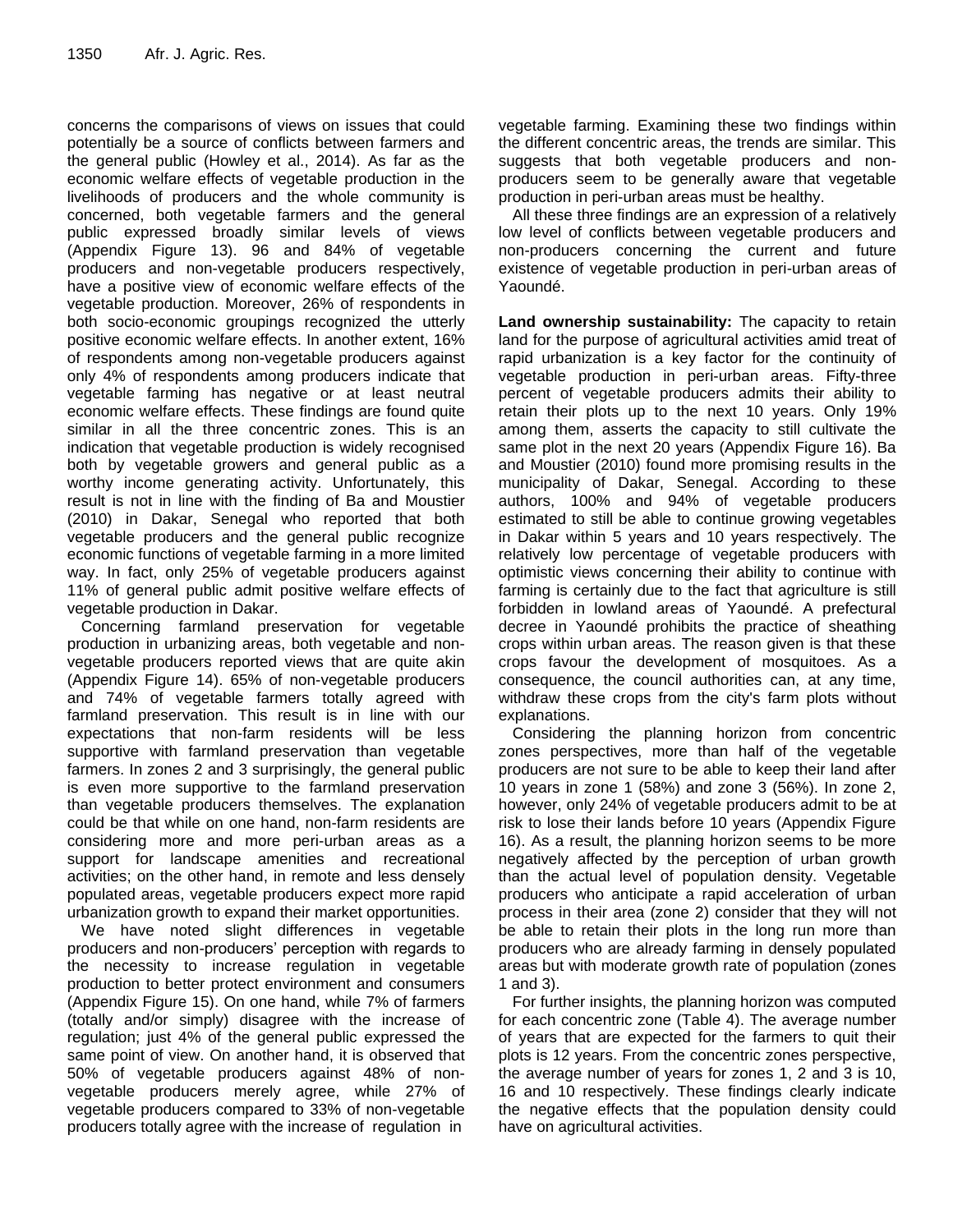| Concentric zones (km) | Zone   | Number of years | <b>Planning horizon</b> |
|-----------------------|--------|-----------------|-------------------------|
| $0 - 15$              | Zone 1 | 10              |                         |
| $15 - 25$             | Zone 2 | 16              | 12                      |
| $25 - 50$             | Zone 3 | 10              |                         |

**Table 4.** Average planning horizon per concentric zone and within the whole study area.

# **Conclusion**

This study aims at describing the dynamics and the sustainability of vegetable farming systems in peri-urban areas of the city of Yaoundé, Cameroon. Despite high urban pressures, vegetable production is an economic activity that has propensity to grow in and around the city of Yaoundé.

The main vegetable production areas are spatially dispersed and are more concentrated in densely populated areas with underpinning socio-economic characteristics. On average, vegetable producers are married, educated and young adults. The farther away you move from the city center, the less you find women producers. On the whole, vegetables are the main source of income, especially for vegetable producers located close to the city-center. The most dominant cropping systems is strip cropping systems; however, the practice of mono cropping system on exotic vegetables is also important in areas with low population density. Irrespective of the cropping systems and concentric zones, traditional leafy vegetables are the vegetable mostly produced within the YMA.

Analysis of the sustainability of vegetable production systems under urban pressures presents some differences along the space. Firstly, the profitability of vegetable production decreases with population density. Secondly, while the application of organic manure, mulching and crop rotation increased with population density; due to inadequate land, bush fallow is less adopted. Thirdly, vegetable producer's and the general public's views and perspectives towards vegetable production in urbanized areas appear to be broadly similar. Lastly, it appeared that more than half of vegetable producers acknowledged being unable to retain their plots in activity for more than 10 years.

A policy measure that came from the results is that urban policy planners should ensure the integration of peri-urban vegetable production as part of their urban development plan. The taking into account of vegetable production in the development of master plans, urban land use plans and zoning plans, as well as the formalization of property rights and land ownership reforms would be useful to increase the security of farmland ownership and ensure the maintenance of productive agricultural areas in and around the city. Such measures would help to strengthen the economic viability, ecological sustainability and social acceptability of peri-urban vegetable production. In fact, it would also be easier for extension services, NGO's, Research centres to assist vegetable producers for having access to information and technical support on best agricultural and environmental management practices.

# **CONFLICT OF INTERESTS**

The authors have not declared any conflict of interests.

# **ACKNOWLEDGEMENTS**

The authors thank Humidtropics (through the World Vegetable Center for leading this study) and all donors who supported this research through their contributions to the CGIAR Fund.

## **REFERENCES**

- Abang AF, Kouame CM, Abang M, Hannah R, Fotso AK (2013). Vegetable growers perception of pesticide use practices, cost, and health effects in the tropical region of Cameroon. International Journal of Agronomy and Plant Production 4(5):873-883.
- Achancho V (2013). Revue et analyse des stratégies nationales d'investissements et des politiques agricoles en Afrique du Centre: Cas du Cameroun. In: Elbehri A (ed) Reconstruire le potentiel alimentaire de l'Afrique de l'Ouest. FAO/FIDA.
- Adelaja A, Sullivan K, Hailu YG (2011). Endogenizing the planning horizon in urban fringe agriculture. Land use policy, 28(1):66-75.
- Afari-Sefa V, Asare-Bediako E, Kenyon L, Micah JA (2015). Pesticide use practices and perceptions of vegetable farmers in the cocoa belts of the Ashanti and Western Regions of Ghana. Advances in Crop Science and Technology 3(3):174.
- Ambrose-Oji B (2009). Urban food systems and African indigenous vegetables: Defining the spaces and places for African indigenous vegetables in urban and peri-urban agriculture. In: Shackleton CM, Pasquini MW, Drescher AW (eds) African indigenous vegetables in urban agriculture. London: Sterling, VA pp. 1-33.
- Asongwe GA, Yerima BPK, Tening AS (2014). Vegetable production and the livelihood of farmers in Bamenda Municipality, Cameroon. International Journal of Current Microbiology and Applied Sciences 3(12):682-700.
- Awah Manga LA, Bidogeza J-C, Afari-Sefa V, Essombe Edimo J-R, Tenkouano A (2018). Sustainability of peri-urban vegetable production under urban pressures in Sub-Saharan Africa. The International Journal of Environmental Sustainability 14(2):19-37.
- Ba A, Moustier P (2010). La perception de l'agriculture de proximité par les résidents de Dakar. Revue d Economie Regionale Urbaine 5:913- 936. https://www.cairn.info/revue-d-economie-regionale-et-urbaine-2010-5-page-913.htm.
- Berinyuy JE, Fontem D (2011). Evaluating post-harvest opportunities and constraints to utilization and marketing of African leafy vegetables in Cameroon. African Journal of Food, Agriculture, Nutrition and Development 11(2):4647-4663.
- Bopda A (2008). A century of urban agriculture in Yaoundé (1895-2005).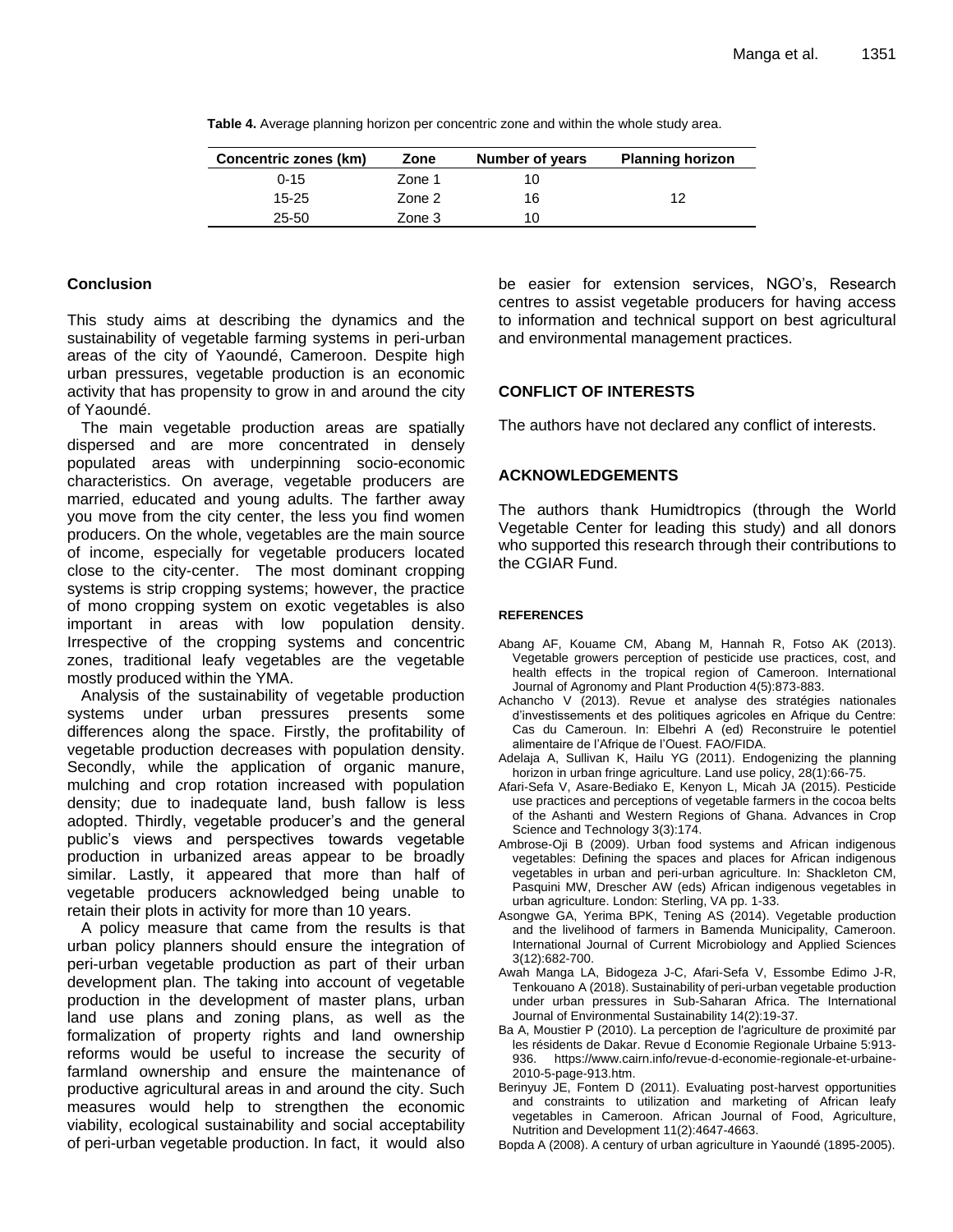In: Parrot L, Njoya A, Temple L, et al. (eds). Agricultures et développement urbain en Afrique subsaharienne: Gouvernance et approvisionnement des villes. L'Harmattan, Collection Éthique Economique pp. 29-37.

- Chihambakwe M, Mafongoya P, Jiri O (2018). Urban and Peri-Urban Agriculture as a Pathway to Food Security: A Review Mapping the Use of Food Sovereignty. Challenges 10(1):1-12.
- Communauté Urbaine de Yaoundé (CUY) (2008). Yaoundé 2020-Plan Directeur d'Urbanisme. Ministère du développement urbain et de l'habitat, Communauté Urbaine de Yaoundé, Yaoundé, Cameroun.
- Dabat M-H, Aubry C, Ramamonjisoa J (2006). Agriculture urbaine et gestion durable de l'espace à Antananarivo. Économie rurale Agricultures, Alimentations, Territoires 294-295:57-73. doi.org/10.4000/economierurale.925.
- Dauvergne S (2011). Les Espaces Urbains et Péri-urbains à Usage Agricole dans les Villes d'Afrique Sub-Saharienne (Yaoundé et Accra): Une Approche de l'Intermédiarité en Géographie. Ecole Normale Supérieure de Lyon, France.
- Food and Agriculture Organization (FAO) (2012). Growing Greener Cities in Africa. Food and Agriculture Organization of the United Nations, Rome.
- Gockowski J, Mbazo'o J, Mbah G, Moulende TF (2003). African traditional leafy vegetables and the urban and peri-urban poor. Food Policy 28(3):221-235.
- Hoi PV, Mol AP, Oosterveer P, van den Brink PJ, Huong PT (2016). Pesticide use in Vietnamese vegetable production: a 10-year study. International Journal of Agricultural Sustainability 14(3):325-338.
- Houimli E (2008). Les Facteurs de Résistance et de Fragilité de l'Agriculture Littorale Face à l'Urbanisation: Le cas de la Région de Sousse Nord en Tunisie. Ecole Nationale Supérieure du Paysage de Versailles.
- Howley P, Yadav L, Hynes S, Donoghue CO, Neill SO (2014). Contrasting the attitudes of farmers and the general public regarding the 'multifunctional'role of the agricultural sector. Land Use Policy 38:248-256. doi.org/10.1016/j.landusepol.2013.11.020.
- Institute of Agricultural Research for Development (IRAD) (2010). Etat des lieux sur la production, la commercialisation et la consommation des fruits et légumes au Cameroun La Cellule de Préparation de la Constitution de la Plate Forme Camerounaise pour la Promotion des Fruits et Légumes. Institute of Agricultural Research for Development, Yaoundé, Cameroon.
- Islam R, Siwar C (2012). The analysis of urban agriculture development in Malaysia. Advances in Environmental Biology 6(3):1068-1078.
- Kamga A, Kouamé C, Drescher AW (2014). Dynamics of the vegetable production systems along the rural-urban continuum of Bamenda, northwest Cameroon. Acta Horticulturae 1021(6):67-76.
- Kamga A, Kouamé C, Tchindjang M, Chagomoka T, Drescher AW (2013). Environmental impacts from overuse of chemical fertilizers and pesticides amongst market gardening in Bamenda, Cameroon. Revue Scientifique et Technique Forêt et Environnement du Bassin du Congo 1:6-22.
- Kurgat BK, Ngenoh E, Bett HK, Stöber S, Mwonga S, Lotze-Campen H, Rosenstock TS (2018). Drivers of sustainable intensification in Kenyan rural and peri-urban vegetable production. International Journal of Agricultural Sustainability 16(4-5):385-398.
- Lynch K, Maconachie R, Binns T, Tengbe P, Bangura K (2013). Meeting the urban challenge? Urban agriculture and food security in post-conflict Freetown, Sierra Leone. Applied Geography 36:31-39.
- Martin D, Segalen P (1966). Notice explicative: Carte pédologique du Cameroun oriental. Republique du Cameroun, Yaoundé, Cameroun.
- Moustier P, Pagès J (1997). Le péri-urbain en Afrique: une agriculture en marge? Economie Rurale 241(1):48-55.
- Nguyen TM, Le NTT, Havukainen J, Hannaway DB (2018). Pesticide use in vegetable production: A survey of Vietnamese farmers' knowledge. Plant Protection Science 54(4):203-214.
- National Institute of Statistics (NIS) (2015). Cameroon Statistical Yearbook 2013. National Institute of Cameroon, Yaoundé, Cameroon.
- Nyirenda SP, Sileshi GW, Belmain SR, Kamanula JF, Mvumi BM, Sola P, Nyirenda GKC, Stevenson PC (2011). Farmers' ethno-ecological knowledge of vegetable pests and pesticidal plant use in Malawi and Zambia. African Journal of Agricultural Research 6(6):1525-1537.
- Okolle NJ, Afari-Sefa V, Bidogeza JC, Tata PI, Ngome FA (2016). An evaluation of smallholder farmers' knowledge, perceptions, choices and gender perspectives in vegetable pests and diseases control practices in the humid tropics of Cameroon. International Journal of Pest Management 62(3):165-174.
- Oliete SJ (2002). Assainissement d'écosystèmes urbains en zone tropicale humide : Le cas de la ville de Yaoundé au Cameroun. Universitat Politècnica de Catalunya, Barcelone.
- Orsini F, Kahane R, Nono-Womdim R, Gianquinto G (2013). Urban agriculture in the developing world: a review. Agronomy for Sustainable Development 33(4):695-720.
- Parrot L, Sotamenou J, Kamgnia BD, Nantchouang A (2009). Determinants of domestic waste input use in urban agriculture lowland systems in Africa: The case of Yaoundé in Cameroon. Habitat international 33(4):357-364. doi.org/10.1016/j.habitatint.2008.08.002.
- Pousseu LA (2009). Diagnostic de la filiere semence des legumes feuilles traditionnels dans la zone peri-urbaine de Yaoundé University of Yaoundé I.
- Rezai G, Shamsudin MN, Mohamed Z (2016). Urban agriculture: a way forward to food and nutrition security in Malaysia. Procedia-Social and Behavioral Sciences 216:39-45.
- Smit J, Nasr J (1992). Urban agriculture for sustainable cities: using wastes and idle land and water bodies as resources. Environment and Urbanization 4(2):141-152.
- Sotamenou J, Parrot L (2013). Sustainable urban agriculture and the adoption of composts in Cameroon. International Journal of Agricultural Sustainability 11(3):282-295.
- Sowley ENK, Aforo E (2014) Pesticide use in Legume production in the Tamale Metropolis of the Northern Region, Ghana. Ghana Journal of Science, Technology and Development 1(1):1-7.
- Taïwo OJ (2014). Determinants of peri-urban and urban agricultural locational choice behaviour in Lagos, Nigeria. Land Use Policy 39:320-330.
- Tarla DN, Manu IN, Tamedjouong ZT, Kamga A, Fontem DA (2015). Plight of Pesticide Applicators in Cameroon: Case of Tomato (*Lycopersicon esculentum* Mill.) Farmers in Foumbot. Journal of Agriculture and Environmental Sciences 4(2):87-98.
- Teh Nguh J, Engwali FD, Bidogeza JC (2017). Technical Efficiency of Diversification Versus Specialization of Vegetable-Based Farms in the West Region of Cameroon. American Journal of Agriculture and Forestry 5(4):112-120.
- Temgoua E, Ntangmo Tsafack H, Njine T, Serve MA (2012). Vegetable Production Systems of Swamp Zone in Urban Environment in West Cameroon: Case of Dschang City. Universal Journal of Environmental Research and Technology 2(2):83-92.
- Temple L, Marquis S, Simon S (2008). Le maraîchage périurbain à Yaoundé est-il un système de production localisé innovant? Cahiers Agricultures 13(1):15-22.
- United Nations (2018). World Urbanization Prospects: The 2018 Revision. United Nations, Department of Economic and Social Affairs, Population Division, Online Edition.
- United Nations Population Fund (UNPFA) (2007). State of world population 2007: Unleashing the potential of urban growth. United Nations Population Fund, New York.
- Von Thünen JH (1826). Der isolierte Staat in Beziehung auf Landwirtschaft und Nationalökonomie, Vol. 1, Wiegant: Hempel and Parey.
- World Bank (2013). Urban Agriculture: Findings From Four City Case Studies World Bank, Washington, DC.
- Zasada I (2011). Multifunctional peri-urban agriculture-A review of societal demands and the provision of goods and services by farming. Land Use Policy 28(4):639-648.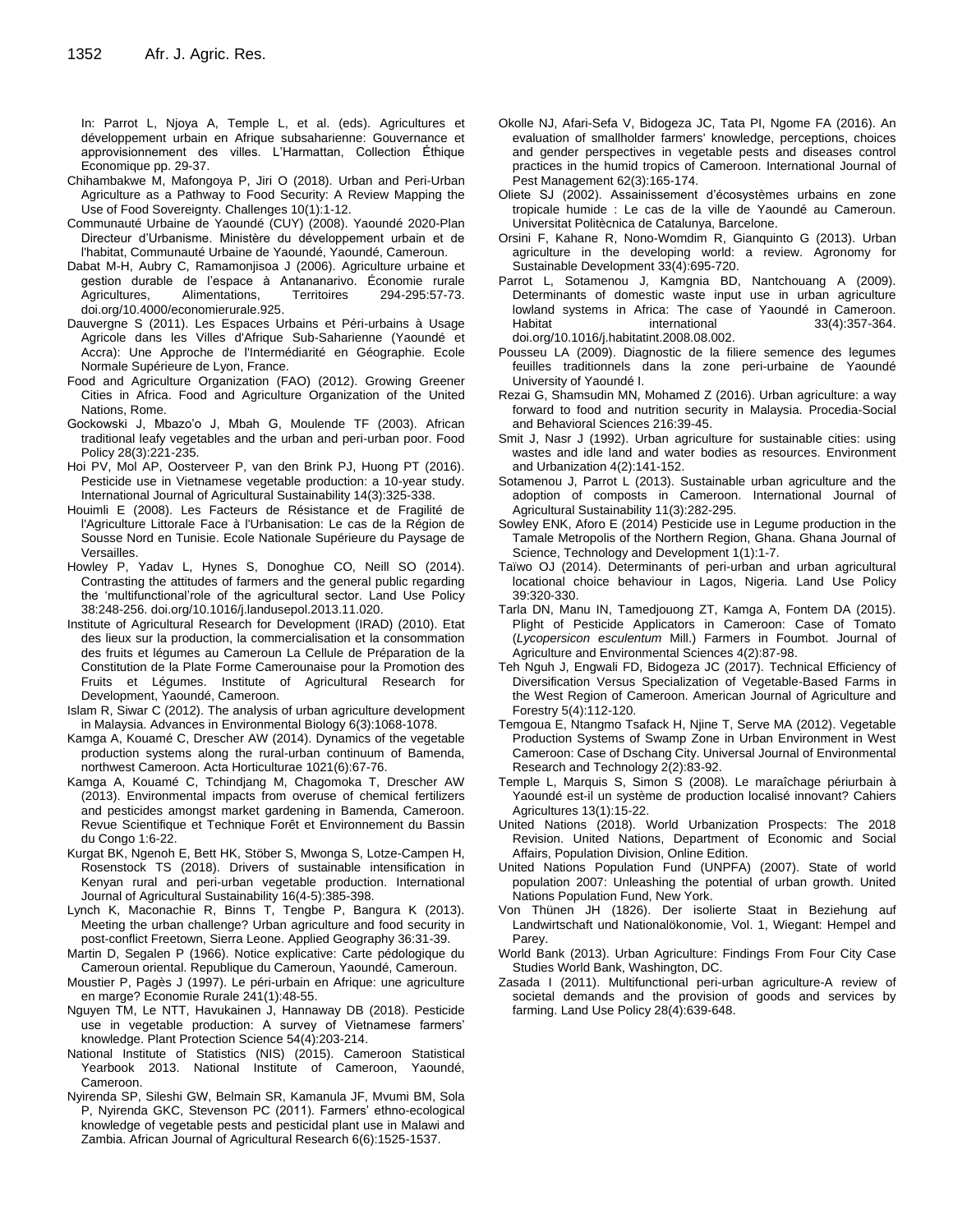# **APPENDICES**

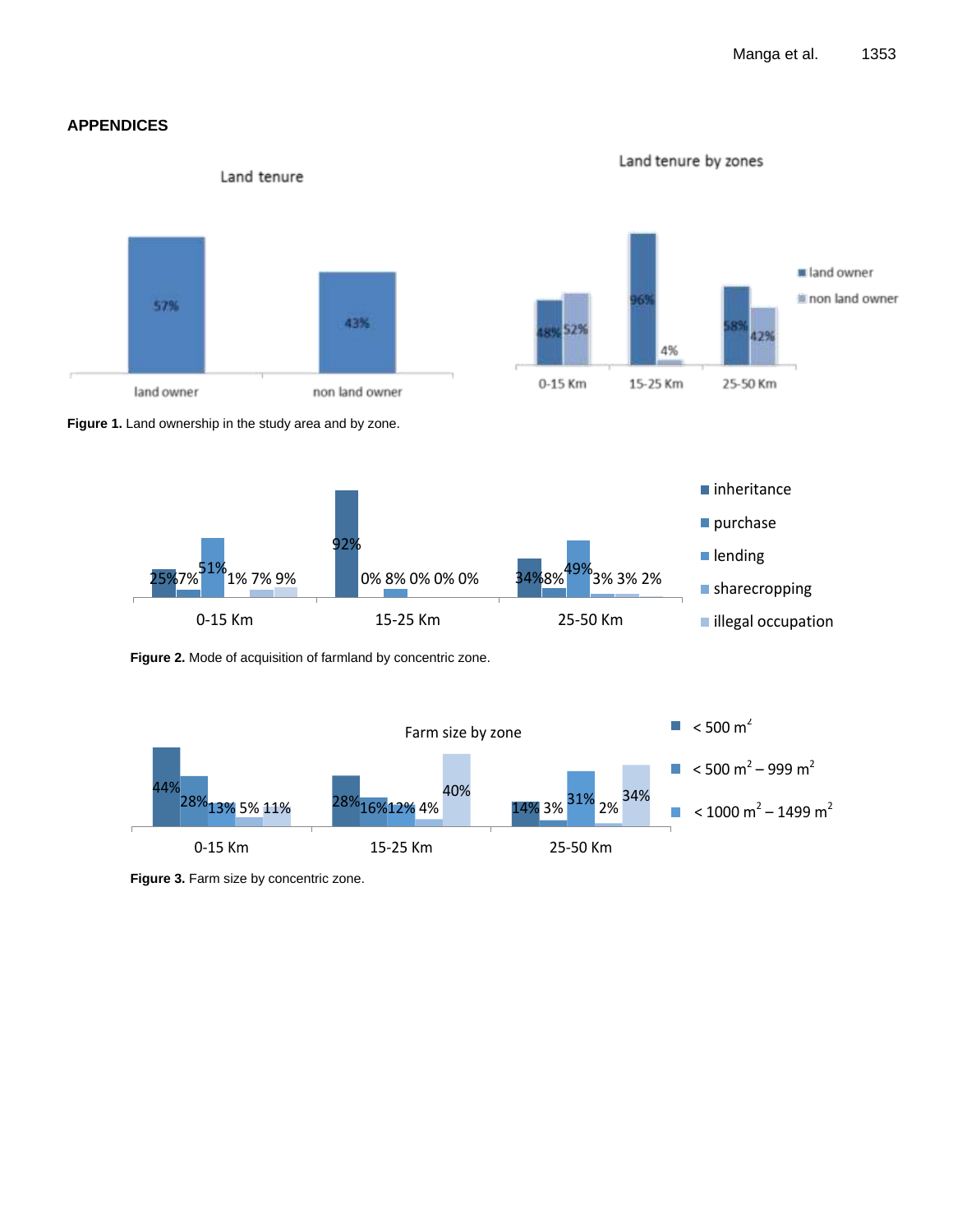

**Figure 4.** Cropping systems in the study area and by zone.

Mono crop. trad veg = Mono cropping system involving traditional vegetables.

Mono crop. exot veg = Mono cropping system involving exotic vegetables.

Strip crop. trad veg = Strip cropping system involving traditional vegetables.

Strip crop. exot veg = Strip cropping system involving exotic vegetables.

Strip crop. (trad & exot) = Strip cropping system involving traditional and exotic vegetables.

Strip crop.(veg & others crops) = Strip cropping system involving vegetables and others crops.

Mixed crop. veg = Mixed cropping system involving vegetables.

Mixed crop veg and others crops = Mixed cropping system involving vegetables and others crops.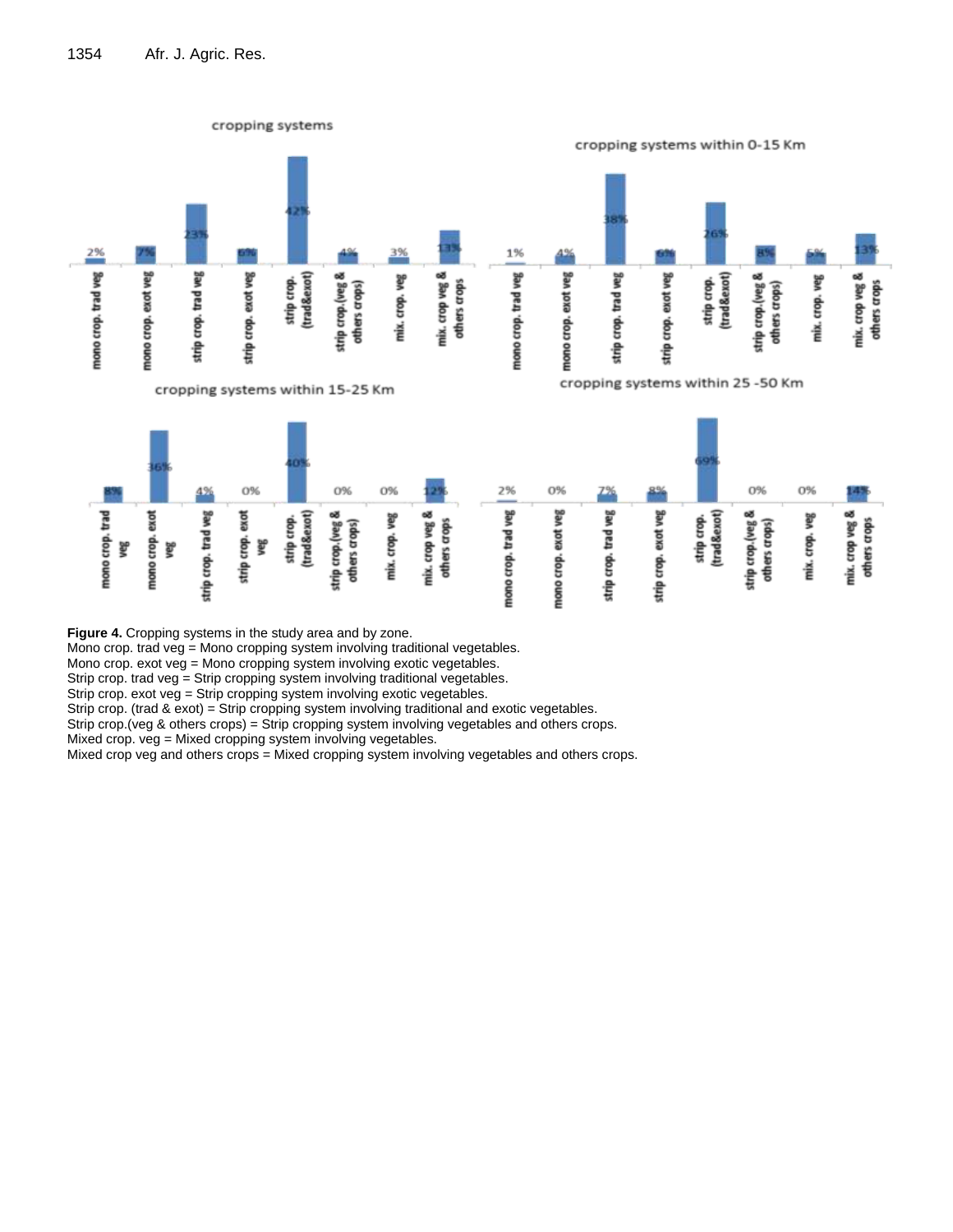0%

Eggplant

Roselle

Lettuce

frequency of vegetables cultivated within 25-50 Km

Celery

Jute mallow Spinach



frequency of vegetables cultivated within 15-25 Km











**Figure 7.** Percentage of vegetable farmers using mineral fertilizers by zone.

### Type of labour used by zones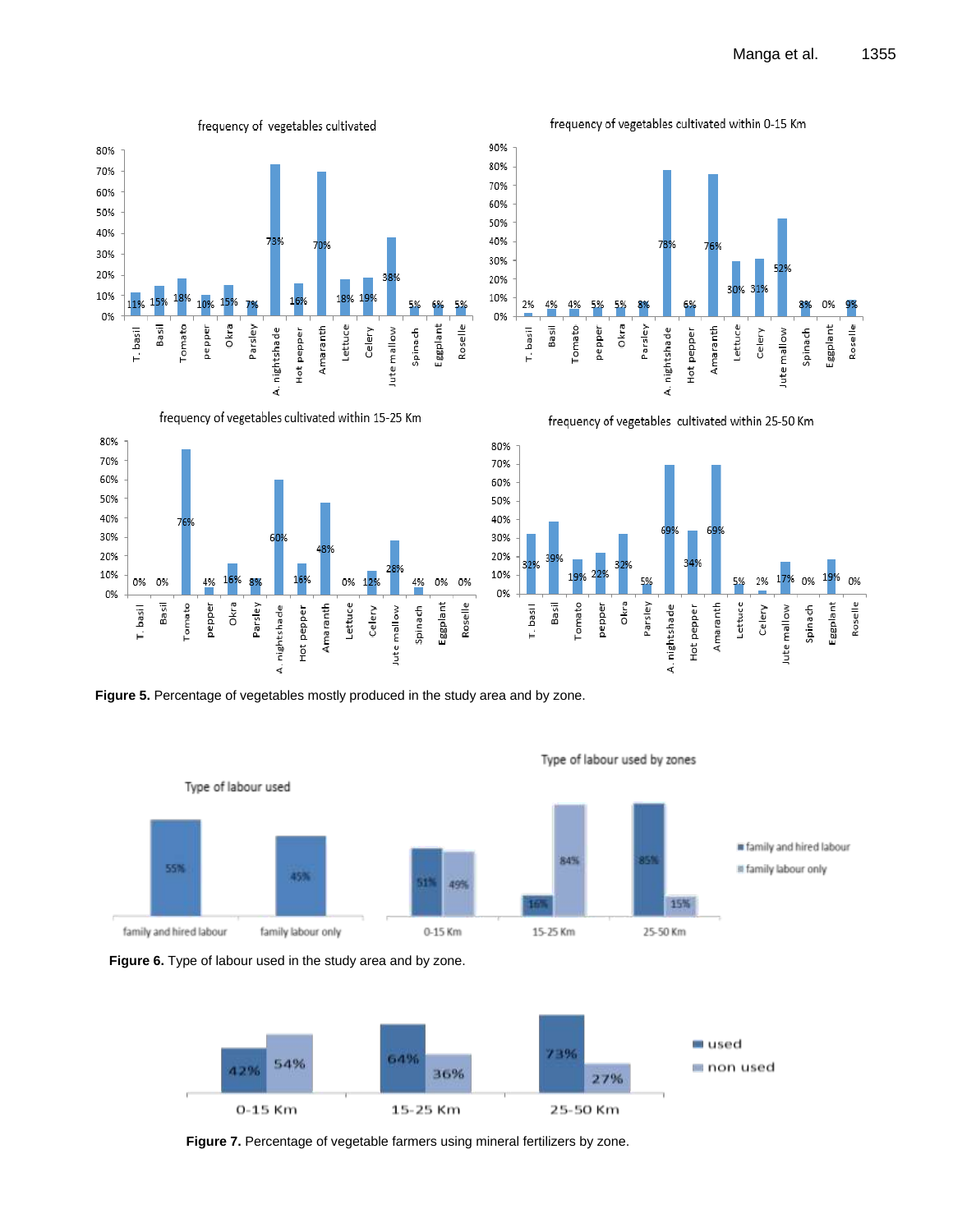# 1356 Afr. J. Agric. Res.



**Figure 8.** Percentage of vegetable farmers using chemicals in the study area and by zone.



**Figure 9.** Percentage of vegetable farmers by type of seeds used in the study area and by zone.



Perception about urbainsation by zones

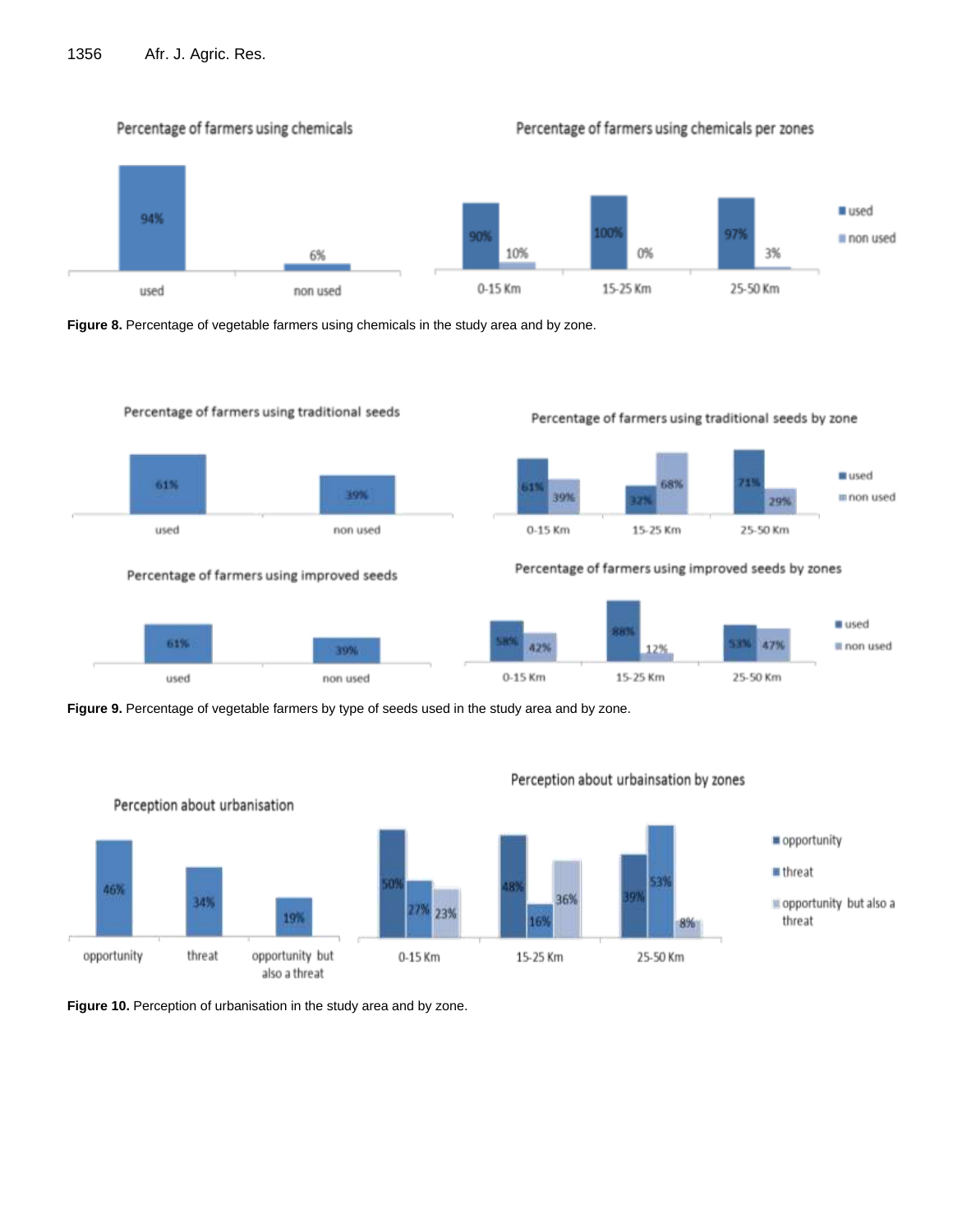

**Figure 11.** Percentage of vegetable farmers by class of net income per cycle in the study area and by zone.



**Figure 12.** Percentage of vegetable farmers using natural soil management practices in the study area and by zone.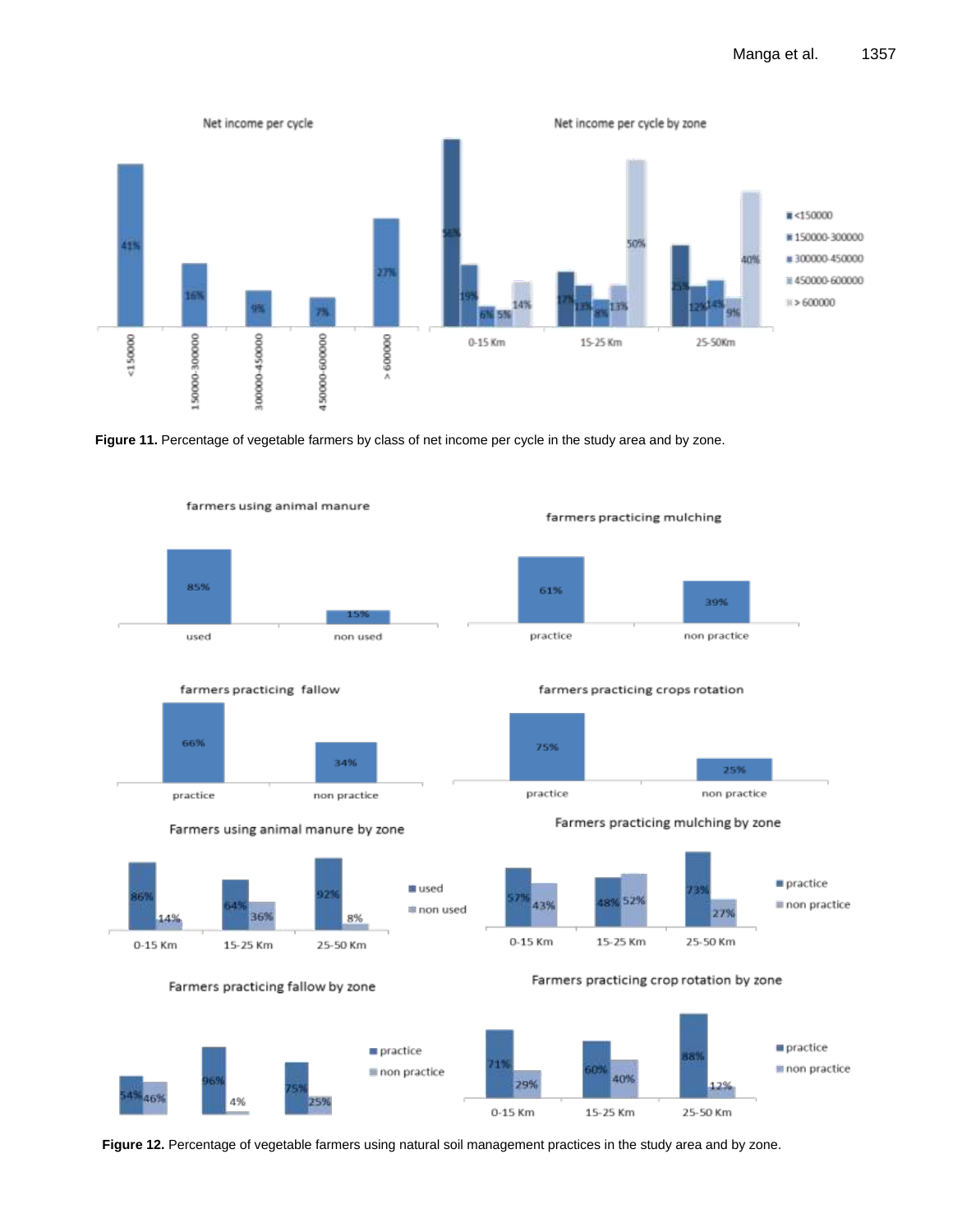

**Figure 13.** Percentage of views on vegetable production among farmers and non farmers within the YMA.



**Figure 14.** Percentage of views on farmland preservation among farmers and non farmers within the YMA. Increase of regulation on vegetable production



**Figure 15.** Percentage of views on the increase of regulation on vegetable production among farmers and non farmers within the YMA.